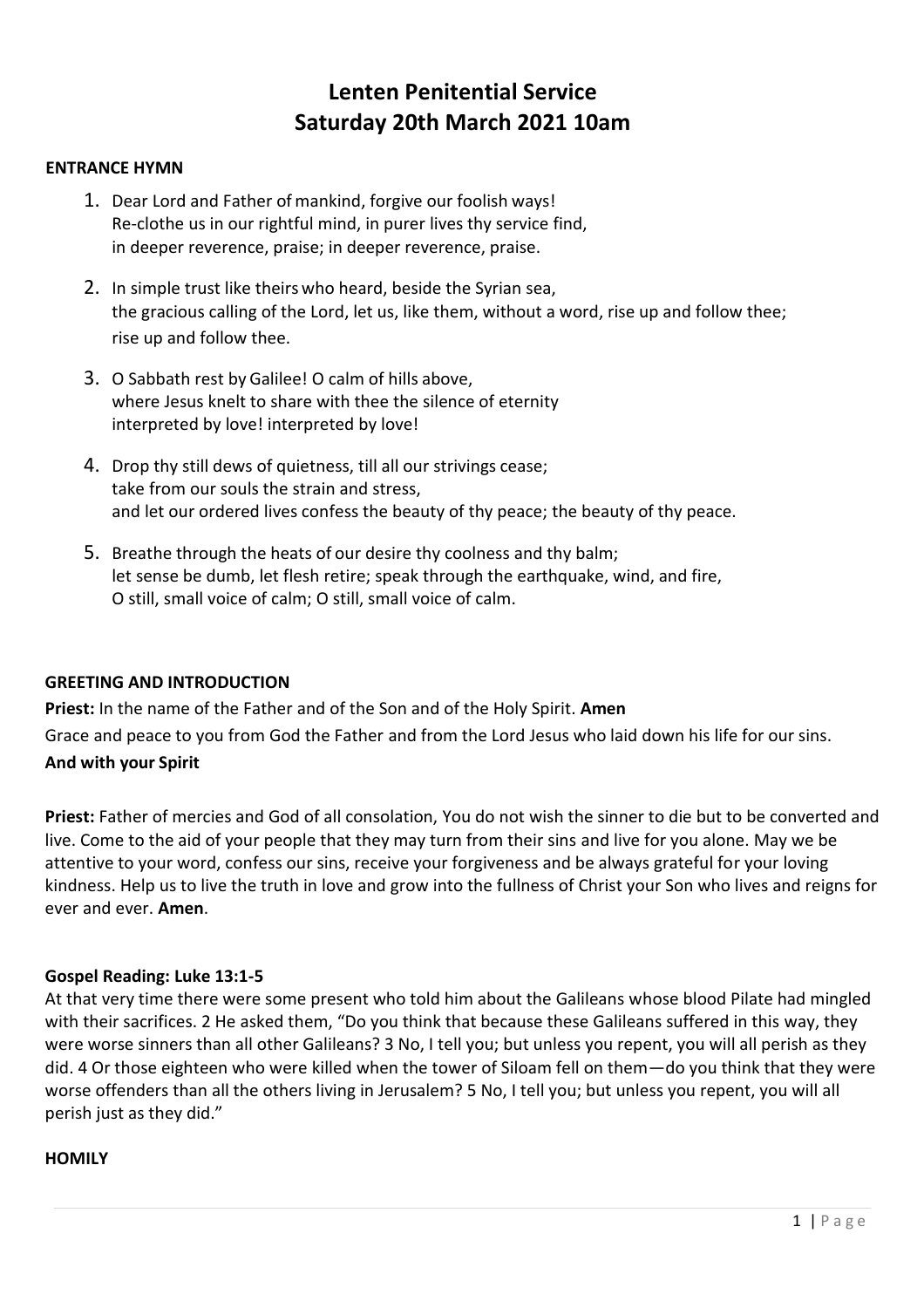# **EXAMINATION OF CONSCIENCE**

Based on the Stations of the Cross. After each station we sing: *Kyrie eleison, Christe eleison, Kyrie eleison*

## **The First Station: Jesus is Judged and Condemned**

In these times of the coronavirus we wash and wash again to protect others. Pilot, however, washed his hands indicating he bears no responsibility for all that will follow.

Are there times when I have judged others harshly without knowing their story? Are there times when I have listened to or spread gossip and false statements about others? Are there times when I have condemned others without cause and without charity? *Kyrie eleison, Christe eleison, Kyrie eleison*

#### **The Second Station: The Cross is Laid Upon Jesus**

Jesus carried the crosses of his life without complaint, how do we bear the burden of isolation and separation from our loved ones?

Are there times when I have laid unnecessary burdens on the shoulders of others by neglecting my own responsibilities or not respecting regulations?

Are there times when I have burdened others with unfair expectations of them?

Are there times when I have been a burden to others by my stubbornness or wilfulness?

*Kyrie eleison, Christe eleison, Kyrie eleison*

#### **The Third Station: Jesus Falls the First Time**

Jesus falls under the weight of his burden but like so many others who are pushed to their limit at this time he gets up and carries on.

Are there times when I have fallen in the sight of others through abusive behaviour or comments on social media?

Are there times when I have fallen into the habit of neglecting my prayer life? Are there times when I have fallen into habits not conducive with my Christian faith and morality? *Kyrie eleison, Christe eleison, Kyrie eleison*

# **The Fourth Station: Jesus is Met by His Mother**

Mary was there with him on his final journey, we remember all those who cannot at present share in the final journey on earth of their loved ones.

Are there times when we have taken our mothers, fathers, brothers, sisters and others for granted?

Are there times that we may have become estranged from family members through ancient arguments or unresolved tensions?

Are there times when we have grudging responses to the needs of family members, especially the elderly and infirm?

*Kyrie eleison, Christe eleison, Kyrie eleison*

#### **The Fifth Station: The Cross is Laid Upon Simon of Cyrene**

Simon of Cyrene was a stranger to Jesus, may we be ever conscious of those we don't know personally who need help.

How often have we shown unwillingness to help others with their burdens?

How often have we failed to pull our weight?

How often have we lacked a willingness to observe regulations for the good of others?

*Kyrie eleison, Christe eleison, Kyrie eleison*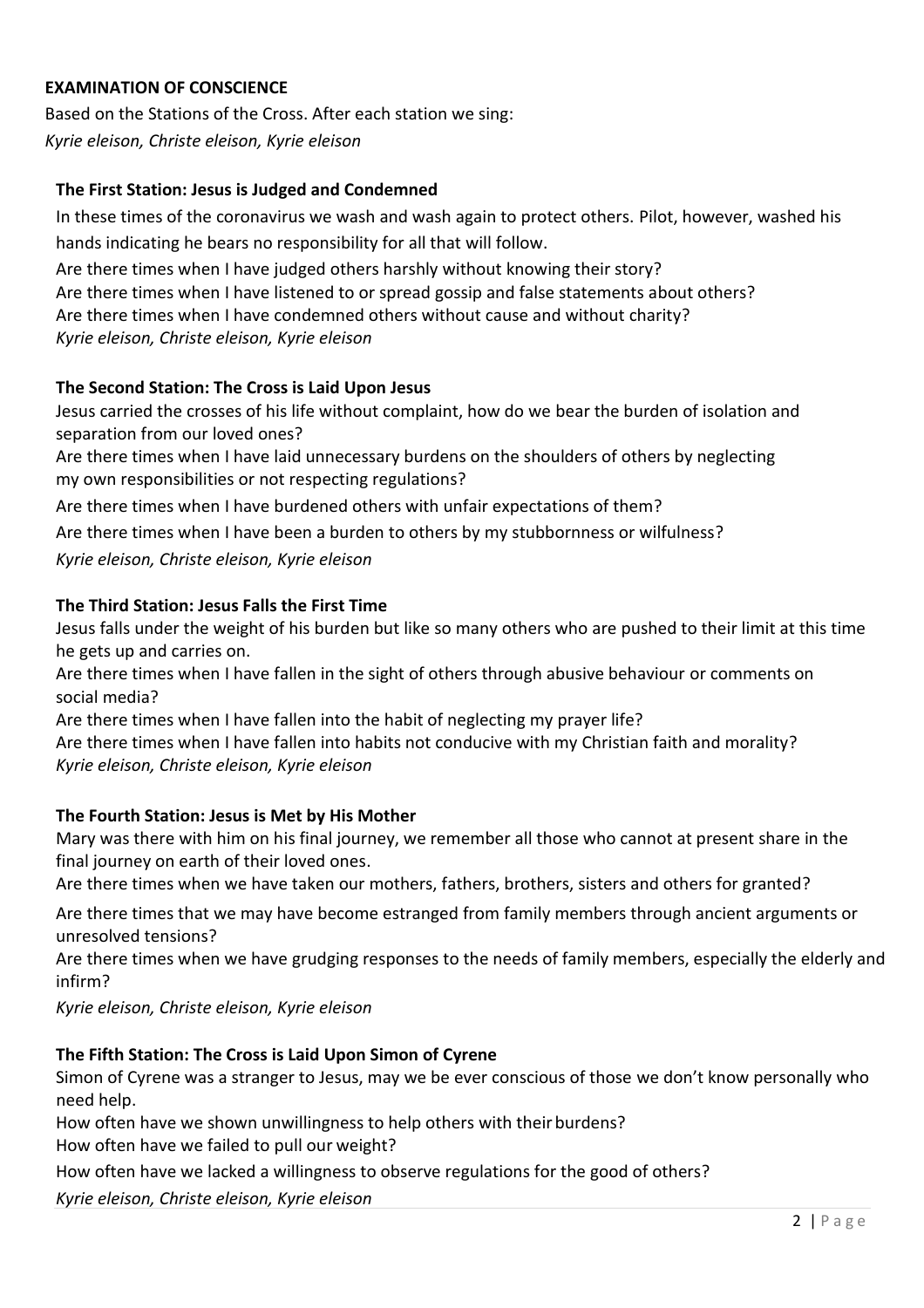## **The Sixth Station: Jesus Meets Veronica**

During this pandemic, we have appreciated more the small acts of kindness which bring comfort and hope just as Jesus received a little relief from his suffering though Veronica's loving touch. How often have we failed to see the face of Christ in others, especially the suffering and disadvantaged? How often have we failed to minister to Christ in the hungry, the thirsty, the sick and needy? How often have we failed to welcome the stranger, the prisoner and the outsider in the name of Christ? *Kyrie eleison, Christe eleison, Kyrie eleison*

#### **The Seventh Station: Jesus Falls a Second Time**

All around us, people are overburdened and in despair; they struggle and sometimes fall; Jesus give us your strength to get up and keep going.

How often do we fall into the same patterns of sinfulness? How often do we fall upon material pleasures at the expense of the spiritual? How often do we fall into defensive mode when others show up our failings? *Kyrie eleison, Christe eleison, Kyrie eleison*

#### **The Eighth Station: The Women of Jerusalem Weep for Jesus**

Jesus recognised their pain and distress offering words of comfort; may we open our hearts to the suffering of all people in our World.

How often have we caused others pain and hurt by our behaviour?

How often have we failed to have sympathy with those who suffer?

How often have we discriminated against minorities or ignored people we do not like?

*Kyrie eleison, Christe eleison, Kyrie eleison*

#### **The Ninth Station: Jesus Falls the Third Time**

We all get weary and fall into the same sinful habits, we become discouraged and depressed.

Help us think of the cross you carried. Help us try to make changes to our lives. You didn't give up; give us the strength to get up again as well.

Do we have weaknesses we fail to address and which cause us to fall into sin again and again? Are we a stumbling-block to others who look up to us for example?

Do we fail to be charitable in our giving or in sharing our gifts and talents?

*Kyrie eleison, Christe eleison, Kyrie eleison*

# **The Tenth Station: Jesus is Stripped of His Garments**

Jesus was stripped of his dignity by a braying mob. He continues to be stripped in those who have their good name taken when their details of their lives are exposed through the media.

Are we unwilling to strip ourselves of masks and be true to ourselves?

Are there ways in which disrespect the bodies of ourselves and others?

Do we strip others of their dignity by shaming or embarrassing them in the sight of others?

*Kyrie eleison, Christe eleison, Kyrie eleison*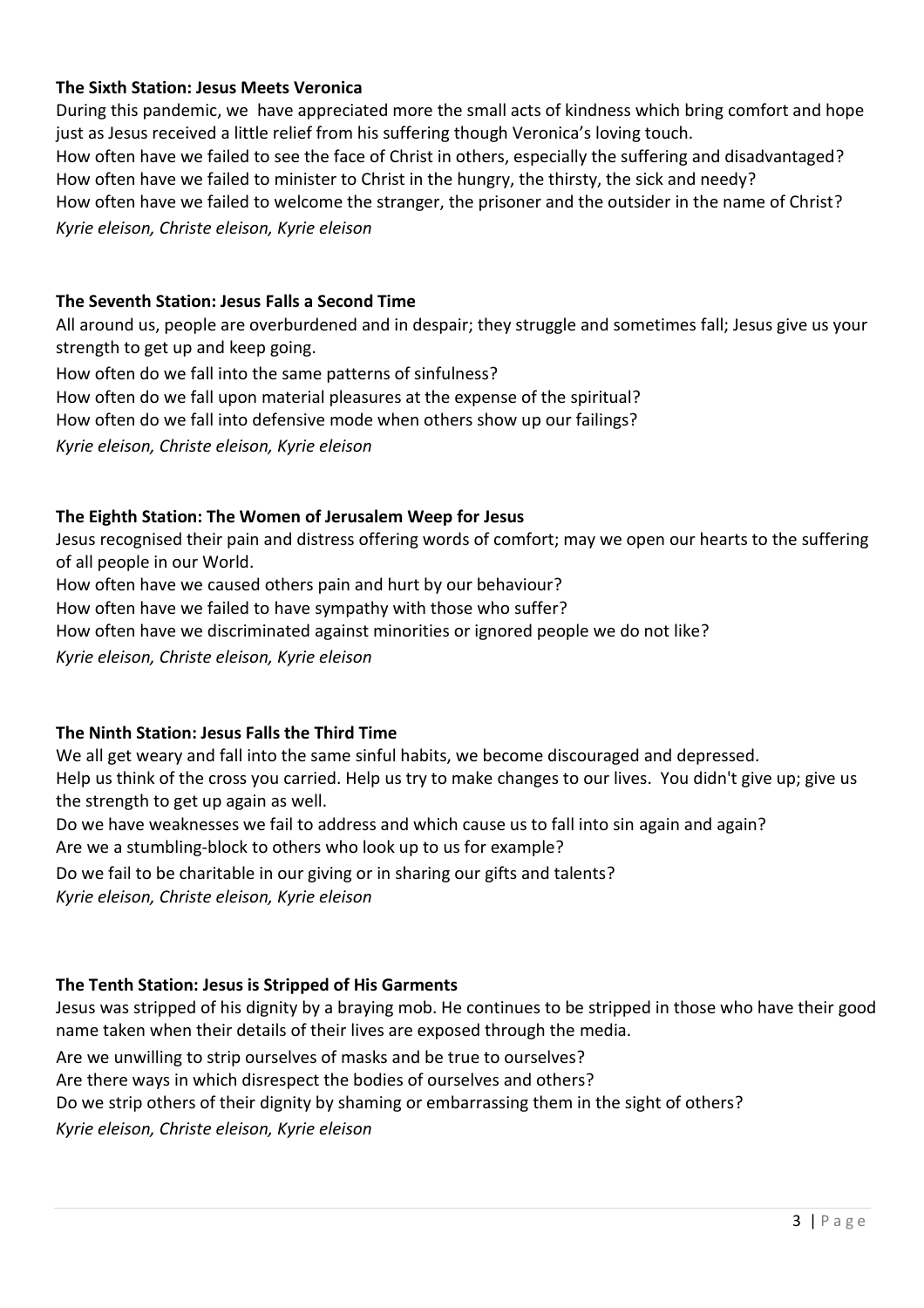# **The Eleventh Station: Jesus is Nailed to the Cross**

Jesus continues to be crucified in people who are maimed, damaged or killed through violence or mental cruelty, in those dying of hunger and in those too vulnerable to defend themselves.

Are there times when we inflict pain or shame on others?

Are there times when we may have caused physical harm to others by carelessness, driving dangerously or by ignoring regulations or common sense?

Are there times when we have inflicted physical, verbal or emotional abuse on others?

*Kyrie eleison, Christe eleison, Kyrie eleison*

# **The Twelfth Station: Jesus Dies on the Cross**

As Jesus' life ebbs away his words are of forgiveness, He challenges us to love our enemies and to let go of hurt

# *Let us pause for a moment in silence to consider how our sins made Jesus' sacrifice necessary.*

*Kyrie eleison, Christe eleison, Kyrie eleison*

# **The Thirteenth Station: Jesus is Taken Down from the Cross**

Marys' grief has been shared by so many in the past year, so many who have been unable to hold their loved ones when they are close to death. As Jesus is laid to rest in his mother's arms let us share her mother's sorrow and entrust her with our prayers for forgiveness and contrition, that she may intercede for us with her son:

**Hail Mary……….**

*Kyrie eleison, Christe eleison, Kyrie eleison*

# **The Fourteenth Station: Jesus is Laid in the Tomb**

Jesus has taken our sins to the cross and died under their weight.

We pray now for all those we have known who have died and for those who have no-one to pray for them.

We ask for the gift of faith when our own death approaches.

As Jesus awaits the hour of his resurrection when God's power to conquer sin and death in his Son is proved, let us rejoice in the release from our sins he won for us as we confess and contemplate absolution, renewing the grace of our baptism through which we die to sin and rise to new life with Christ. *Kyrie eleison, Christe eleison, Kyrie eleison* 

# *Let us say the Confiteor*

**I confess to almighty God**

**and to you, my brothers and sisters, that I have greatly sinned in my thoughts and in my words, in what I have done and in what I have failed to do, through my fault, through my fault, through my most grievous fault; therefore I ask blessed Mary ever-Virgin, all the Angels and Saints, and you, my brothers and sisters, to pray for me to the Lord our God.**

**Priest:** May almighty God have mercy on us, forgive us our sins and bring us to everlasting life. **Amen**